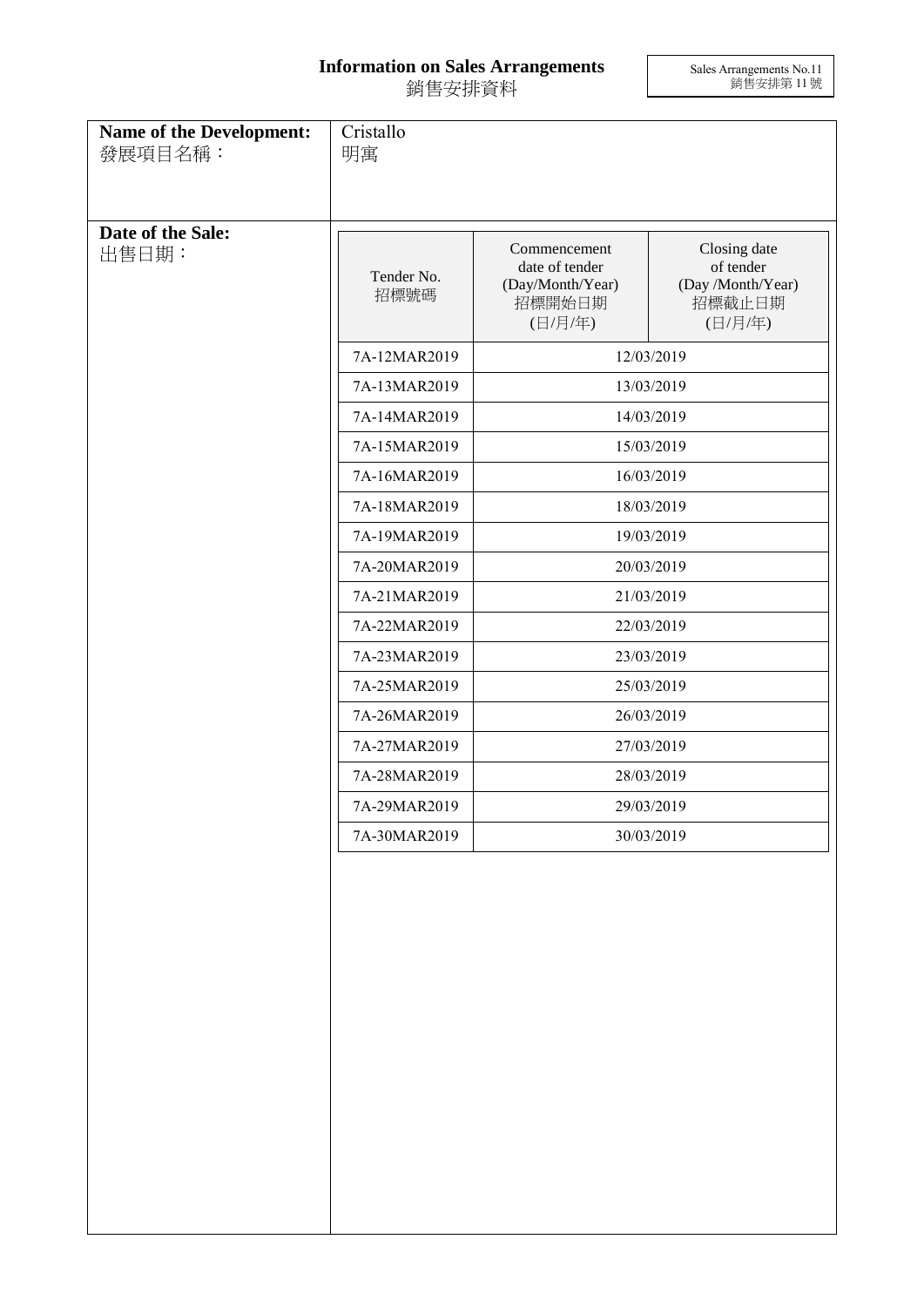| Time of the Sale:                                                                                   |                                                                                                    |                                                                      |                                     |
|-----------------------------------------------------------------------------------------------------|----------------------------------------------------------------------------------------------------|----------------------------------------------------------------------|-------------------------------------|
| 出售時間:                                                                                               | Tender No.<br>招標號碼                                                                                 | Commencement<br>time of tender<br>招標開始時間                             | Closing time<br>of tender<br>招標截止時間 |
|                                                                                                     | 7A-12MAR2019                                                                                       | 11:00 a.m. 上午 11時                                                    | 12:00 noon 正午 12時                   |
|                                                                                                     | 7A-13MAR2019                                                                                       | 11:00 a.m. 上午 11時                                                    | 12:00 noon 正午 12時                   |
|                                                                                                     | 7A-14MAR2019                                                                                       | 11:00 a.m. 上午 11時                                                    | 12:00 noon 正午 12時                   |
|                                                                                                     | 7A-15MAR2019                                                                                       | 11:00 a.m. 上午 11時                                                    | 12:00 noon 正午 12時                   |
|                                                                                                     | 7A-16MAR2019                                                                                       | 11:00 a.m. 上午 11時                                                    | 12:00 noon 正午 12時                   |
|                                                                                                     | 7A-18MAR2019                                                                                       | 11:00 a.m. 上午 11時                                                    | 12:00 noon 正午 12時                   |
|                                                                                                     | 7A-19MAR2019                                                                                       | 11:00 a.m. 上午11時                                                     | 12:00 noon 正午 12時                   |
|                                                                                                     | 7A-20MAR2019                                                                                       | 11:00 a.m. 上午 11時                                                    | 12:00 noon 正午 12時                   |
|                                                                                                     | 7A-21MAR2019                                                                                       | 11:00 a.m. 上午 11時                                                    | 12:00 noon 正午 12時                   |
|                                                                                                     | 7A-22MAR2019                                                                                       | 11:00 a.m. 上午 11時                                                    | 12:00 noon 正午 12時                   |
|                                                                                                     | 7A-23MAR2019                                                                                       | 11:00 a.m. 上午 11時                                                    | 12:00 noon 正午 12時                   |
|                                                                                                     | 7A-25MAR2019                                                                                       | 11:00 a.m. 上午11時                                                     | 12:00 noon 正午 12時                   |
|                                                                                                     | 7A-26MAR2019                                                                                       | 11:00 a.m. 上午 11時                                                    | 12:00 noon 正午 12時                   |
|                                                                                                     | 7A-27MAR2019                                                                                       | 11:00 a.m. 上午 11時                                                    | 12:00 noon 正午 12時                   |
|                                                                                                     | 7A-28MAR2019                                                                                       | 11:00 a.m. 上午 11時                                                    | 12:00 noon 正午 12時                   |
|                                                                                                     | 7A-29MAR2019                                                                                       | 11:00 a.m. 上午 11時                                                    | 12:00 noon 正午 12時                   |
|                                                                                                     | 7A-30MAR2019                                                                                       | 11:00 a.m. 上午11時                                                     | 12:00 noon 正午 12時                   |
| Place where the sale will                                                                           |                                                                                                    | (Note : please refer to "Other matters" below)<br>(注意: 請參閱下文 「其他事項」) |                                     |
| take place:<br>出售地點:                                                                                | 19th Floor, Railway Plaza, 39 Chatham Road South, Tsim Sha<br>Tsui, Kowloon<br>九龍尖沙咀漆咸道南39號鐵路大廈19樓 |                                                                      |                                     |
| Number of specified<br>residential properties<br>that will be offered to be<br>sold:<br>將提供出售的指明住宅物 | $\mathbf{1}$                                                                                       |                                                                      |                                     |
| 業的數目                                                                                                |                                                                                                    |                                                                      |                                     |
| Description of the residential properties that will be offered to be sold:<br>將提供出售的指明住宅物業的描述:      |                                                                                                    |                                                                      |                                     |
| The following flat(s):<br>以下單位 :                                                                    |                                                                                                    |                                                                      |                                     |
| 7A                                                                                                  |                                                                                                    |                                                                      |                                     |
|                                                                                                     |                                                                                                    |                                                                      |                                     |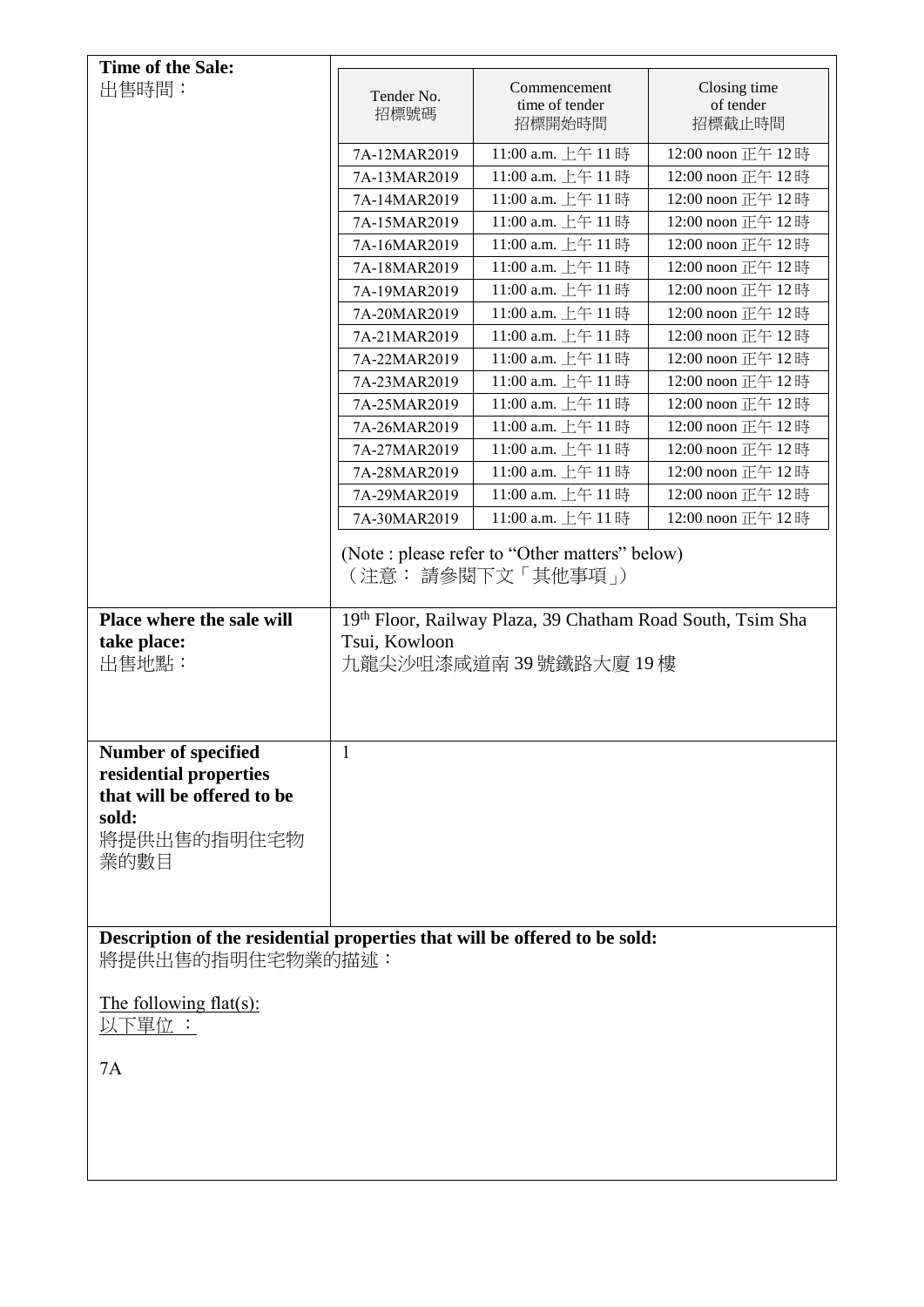**The method to be used to determine the order of priority in which each of the persons interested in purchasing any of the specified residential properties may select the residential property that the person wishes to purchase:** 

將會使用何種方法,決定有意購買該等指明住宅物業的每名人士可揀選其意欲購買的住宅 物業的優先次序:

Subject to other matters, sale by tender - see details and particulars in the tender notices. Details and particulars in the tender notices under different Tender No. are different. 受制於其他事項,以招標方式出售 - 請參閱指明住宅物業的招標公告的細節和詳情。不同 招標號碼下招標公告的細節和詳情會有不同。

During the following periods, the tender notices and other relevant tender documents of the specified residential properties will be made available for collection free of charge at 19/F, Railway Plaza, 39 Chatham Road South, Tsim Sha Tsui, Kowloon:-

於以下時段,招標公告及其他有關招標文件可於九龍尖沙咀漆咸道南39號鐵路大廈19樓免 費領取:

| Tender No.<br>招標號碼 | Specified residential properties that will be<br>offered to be sold         | Tender notice and other relevant tender documents<br>will be made available for collection during the<br>following periods<br>於以下時段,招標公告及<br>其他相關招標文件可供領取 |                                         |
|--------------------|-----------------------------------------------------------------------------|-----------------------------------------------------------------------------------------------------------------------------------------------------------|-----------------------------------------|
|                    | 將提供出售的指明住宅物業的數目                                                             | Date<br>(Day/Month/Year)<br>日期(日/月/年)                                                                                                                     | Time<br>時間                              |
| 7A-12MAR2019       | All the available and remaining<br>specified properties<br>所有可供出售及餘下的指明住宅物業 | 12/03/2019                                                                                                                                                | 9:00 a.m. to 12:00 noon<br>上午9時至正午12時   |
| 7A-13MAR2019       | All the available and remaining<br>specified properties<br>所有可供出售及餘下的指明住宅物業 | 13/03/2019                                                                                                                                                | 9:00 a.m. to $12:00$ noon<br>上午9時至正午12時 |
| 7A-14MAR2019       | All the available and remaining<br>specified properties<br>所有可供出售及餘下的指明住宅物業 | 14/03/2019                                                                                                                                                | 9:00 a.m. to 12:00 noon<br>上午9時至正午12時   |
| 7A-15MAR2019       | All the available and remaining<br>specified properties<br>所有可供出售及餘下的指明住宅物業 | 15/03/2019                                                                                                                                                | 9:00 a.m. to 12:00 noon<br>上午9時至正午12時   |
| 7A-16MAR2019       | All the available and remaining<br>specified properties<br>所有可供出售及餘下的指明住宅物業 | 16/03/2019                                                                                                                                                | 9:00 a.m. to 12:00 noon<br>上午9時至正午12時   |
| 7A-18MAR2019       | All the available and remaining<br>specified properties<br>所有可供出售及餘下的指明住宅物業 | 18/03/2019                                                                                                                                                | 9:00 a.m. to 12:00 noon<br>上午9時至正午12時   |
| 7A-19MAR2019       | All the available and remaining<br>specified properties<br>所有可供出售及餘下的指明住宅物業 | 19/03/2019                                                                                                                                                | 9:00 a.m. to 12:00 noon<br>上午9時至正午12時   |
| 7A-20MAR2019       | All the available and remaining<br>specified properties<br>所有可供出售及餘下的指明住宅物業 | 20/03/2019                                                                                                                                                | 9:00 a.m. to 12:00 noon<br>上午9時至正午12時   |
| 7A-21MAR2019       | All the available and remaining<br>specified properties<br>所有可供出售及餘下的指明住宅物業 | 21/03/2019                                                                                                                                                | 9:00 a.m. to 12:00 noon<br>上午9時至正午12時   |
| 7A-22MAR2019       | All the available and remaining<br>specified properties<br>所有可供出售及餘下的指明住宅物業 | 22/03/2019                                                                                                                                                | 9:00 a.m. to 12:00 noon<br>上午9時至正午12時   |
| 7A-23MAR2019       | All the available and remaining<br>specified properties<br>所有可供出售及餘下的指明住宅物業 | 23/03/2019                                                                                                                                                | 9:00 a.m. to 12:00 noon<br>上午9時至正午12時   |
| 7A-25MAR2019       | All the available and remaining<br>specified properties<br>所有可供出售及餘下的指明住宅物業 | 25/03/2019                                                                                                                                                | 9:00 a.m. to 12:00 noon<br>上午9時至正午12時   |
| 7A-26MAR2019       | All the available and remaining<br>specified properties<br>所有可供出售及餘下的指明住宅物業 | 26/03/2019                                                                                                                                                | 9:00 a.m. to $12:00$ noon<br>上午9時至正午12時 |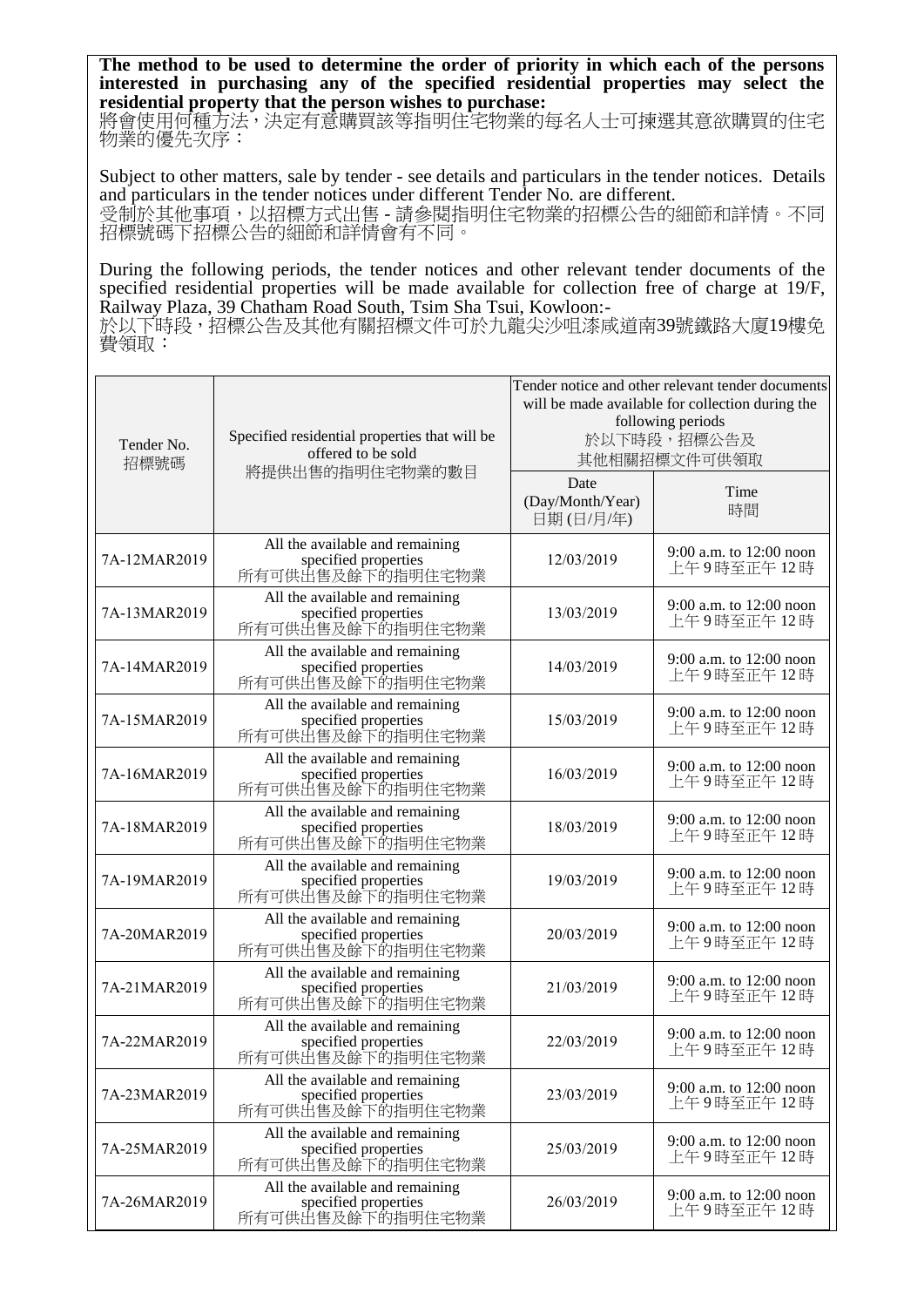| 7A-27MAR2019 | All the available and remaining<br>specified properties<br>所有可供出售及餘下的指明住宅物業 | 27/03/2019 | 9:00 a.m. to $12:00$ noon<br>上午9時至正午12時 |
|--------------|-----------------------------------------------------------------------------|------------|-----------------------------------------|
| 7A-28MAR2019 | All the available and remaining<br>specified properties<br>所有可供出售及餘下的指明住宅物業 | 28/03/2019 | 9:00 a.m. to $12:00$ noon<br>上午9時至正午12時 |
| 7A-29MAR2019 | All the available and remaining<br>specified properties<br>所有可供出售及餘下的指明住宅物業 | 29/03/2019 | 9:00 a.m. to $12:00$ noon<br>上午9時至正午12時 |
| 7A-30MAR2019 | All the available and remaining<br>specified properties<br>所有可供出售及餘下的指明住宅物業 | 30/03/2019 | 9:00 a.m. to $12:00$ noon<br>上午9時至正午12時 |

**The method to be used, where 2 or more persons are interested in purchasing a particular specified residential property, to determine the order of priority in which each of those persons may proceed with the purchase:**

在有兩人或多於兩人有意購買同一個指明住宅物業的情況下,將會使用何種方法決定每名 該等人士可購買該物業的優先次序:

Please refer to the above method. 請參照上述方法。

## **Other matters:**

其他事項:

(a) The Vendor does not undertake and is under no obligation to review, consider or accept the highest offer or any offer at all for the purchase of any specified residential property. The Vendor has the absolute right to withdraw from the sale of any specified residential property at any time before the acceptance of any offer. The Vendor has the absolute right to change the closing date and/or time of the tender from time to time by amending the Sales Arrangements.

賣方並不承諾亦無責任閱覽、考慮或接受認購任何指明住宅物業最高出價之要約或任 何要約。賣方有絕對權利於接受任何要約前於任何時間撤回出售任何指明住宅物業。 賣方有絕對權利透過修改銷售安排不時更改招標截止日期及/或時間。

(b) Persons interested in submitting tenders of the specified residential properties are reminded to read the latest register of transactions of the Development so as to ascertain whether a particular specified residential property is still available for tender. A specified residential property will become unavailable for tender once the Vendor accepts a tender after the close of a previous tender exercise of that specified residential property (whether under this Sales Arrangements or any other Sales Arrangements). Please note also that the register of transactions of the Development may not be updated immediately after the Vendor accepts a tender.

有意遞交指明住宅物業的投標的人士敬請檢視發展項目的成交紀錄冊,以知悉某一指 明住宅物業是否仍然可供招標出售。一旦賣方在該指明住宅物業(不論是於本銷售安 排下或任何其他銷售安排下)的先前的招標程序完結後接納該指明住宅物業的投標, 該指明住宅物業即變為不再可供招標出售。另請亦注意發展項目的成交紀錄冊未必一 定於賣方接納投標後立即更新。